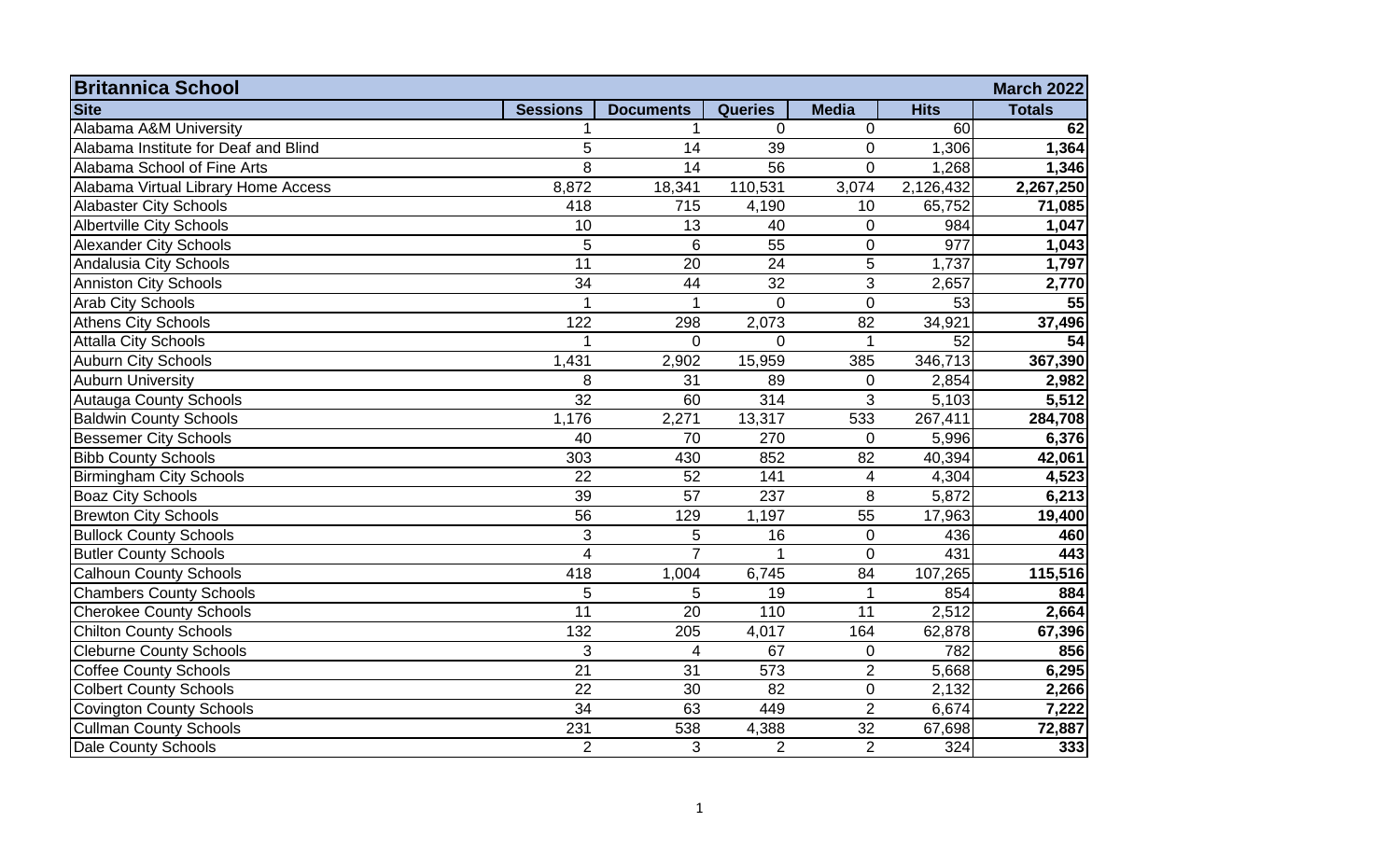| <b>Site</b>                          | <b>Sessions</b> | <b>Documents</b> | <b>Queries</b>  | <b>Media</b>    | <b>Hits</b> | <b>Totals</b> |
|--------------------------------------|-----------------|------------------|-----------------|-----------------|-------------|---------------|
| Daleville City Schools               | 17              | 54               | 57              | 29              | 4,980       | 5,137         |
| <b>Dallas County Schools</b>         | 26              | 62               | 920             | 10              | 11,393      | 12,411        |
| <b>Decatur Public Library</b>        | $\overline{7}$  | 15               |                 | 2               | 759         | 784           |
| DeKalb County Public Library         | $\overline{5}$  | 19               | 213             | $\pmb{0}$       | 2,530       | 2,767         |
| <b>DeKalb County Schools</b>         | 16              | 23               | 145             | $\overline{1}$  | 2,397       | 2,582         |
| <b>Demopolis City Schools</b>        | 69              | 48               | 709             | 12              | 9,888       | 10,726        |
| Dothan City Schools                  | 5               | 5                | 3               | $\mathbf 0$     | 598         | 611           |
| <b>Enterprise City Schools</b>       | $\overline{18}$ | $\overline{27}$  | 270             | $\mathbf 0$     | 3,066       | 3,381         |
| <b>Escambia County Schools</b>       | $\overline{1}$  | 1                | $\overline{0}$  | $\mathbf 0$     | 71          | 73            |
| <b>Florence City Schools</b>         | 61              | $\overline{113}$ | 670             | $\mathbf{1}$    | 10,824      | 11,669        |
| Florence-Lauderdale Public Library   |                 |                  | 8               | $\Omega$        | 134         | 144           |
| Fort Payne City Schools              | 3,989           | 8,287            | 70,915          | 2,224           | 1,083,261   | 1,168,676     |
| <b>Franklin County Schools</b>       | 119             | 217              | 1,378           | 39              | 21,441      | 23,194        |
| <b>Gadsden City Schools</b>          | 71              | 117              | 1,735           | 36              | 20,278      | 22,237        |
| <b>Geneva County Schools</b>         | $\overline{12}$ | 13               | 22              | $\mathbf 0$     | 870         | 917           |
| <b>Gulf Shores City Schools</b>      | $\overline{13}$ | 16               | 249             | 24              | 4,740       | 5,042         |
| <b>Hartselle City Schools</b>        | $\overline{2}$  | $\overline{2}$   | $\mathbf 0$     | $\pmb{0}$       | 140         | 144           |
| <b>Highlands School</b>              | 3               | 4                | 30              | $\mathbf 0$     | 463         | 500           |
| <b>Homewood City Schools</b>         | $\overline{23}$ | 56               | 195             | $\overline{4}$  | 6,006       | 6,284         |
| <b>Hoover City Schools</b>           | 786             | 1,428            | 9,275           | 389             | 169,700     | 181,578       |
| <b>Houston County Schools</b>        | 112             | 208              | 1,616           | 19              | 28,671      | 30,626        |
| Huntingdon College                   |                 | $\overline{0}$   | 25              | $\overline{0}$  | 107         | 133           |
| Huntsville City Schools              | 366             | 679              | 7,246           | $\overline{73}$ | 100,774     | 109,138       |
| <b>Jacksonville City Schools</b>     | $\overline{2}$  | $\overline{2}$   | $\overline{0}$  | $\mathbf 0$     | 142         | 146           |
| <b>Jasper City Schools</b>           | 1               |                  | $\overline{40}$ | $\overline{0}$  | 268         | 310           |
| Jefferson County Library Cooperative | 11              | 19               | 159             | $\overline{0}$  | 2,821       | 3,010         |
| Jefferson County Schools             | 1,064           | 1,870            | 7,235           | 309             | 173,790     | 184,268       |
| <b>Lauderdale County Schools</b>     | 1,811           | 2,510            | 19,141          | 38              | 275,152     | 298,652       |
| <b>Lawrence County Schools</b>       | 8               | 11               | 10              | $\overline{2}$  | 795         | 826           |
| Lee County Schools                   | 341             | 669              | 2,923           | 256             | 81,226      | 85,415        |
| <b>Leeds City Schools</b>            | 3               | $\overline{2}$   |                 | $\pmb{0}$       | 201         | 207           |
| <b>Limestone County Schools</b>      | 268             | 646              | 2,803           | $\overline{4}$  | 54,569      | 58,290        |
| <b>Linden City Schools</b>           | 18              | 23               | 0               | $\overline{0}$  | 1,246       | 1,287         |
| <b>Madison City Schools</b>          | 729             | 1,343            | 9,477           | 131             | 166,346     | 178,026       |
| <b>Marengo County Schools</b>        | 25              | 35               | 49              | $\mathbf 0$     | 2,672       | 2,781         |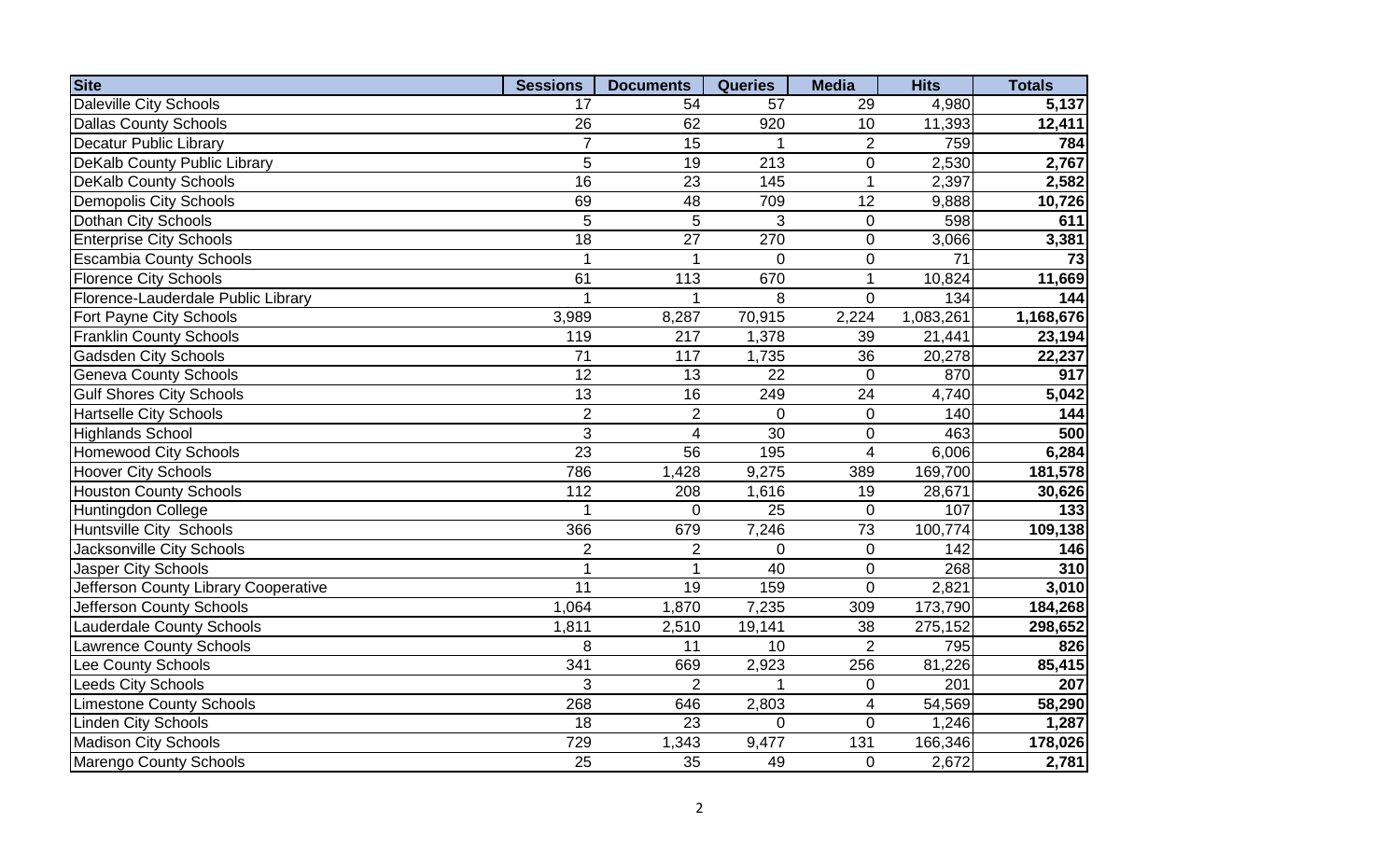| <b>Site</b>                            | <b>Sessions</b> | <b>Documents</b> | <b>Queries</b>  | <b>Media</b>    | <b>Hits</b>     | <b>Totals</b> |
|----------------------------------------|-----------------|------------------|-----------------|-----------------|-----------------|---------------|
| <b>Marion County Schools</b>           | 84              | 154              | 1,577           | 6               | 22,007          | 23,828        |
| <b>Marshall County Schools</b>         | 27              | 26               | 148             | $\Omega$        | 4,168           | 4,369         |
| <b>Mobile County Schools</b>           | 580             | 935              | 3,616           | 184             | 85,783          | 91,098        |
| <b>Montgomery County Schools</b>       | 296             | 788              | 1,488           | 120             | 50,328          | 53,020        |
| <b>Morgan County Schools</b>           | 370             | 642              | 6,652           | 8               | 115,950         | 123,622       |
| <b>Mountain Brook Schools</b>          | $\overline{7}$  | 11               | 100             | $\mathbf 0$     | 1,418           | 1,536         |
| <b>Muscle Shoals City Schools</b>      | 356             | 592              | 5,387           | 14              | 83,133          | 89,482        |
| North Shelby Library                   |                 | 4                | 8               | $\mathbf 0$     | 360             | 373           |
| Oneonta City Schools                   | 63              | 204              | 334             | 10              | 19,156          | 19,767        |
| Opelika City Schools                   | 162             | 357              | 1,224           | 208             | 33,161          | 35,112        |
| <b>Oxford City Schools</b>             | $\overline{21}$ | 27               | 93              | $\overline{2}$  | 2,486           | 2,629         |
| <b>Ozark City Schools</b>              |                 |                  | $\mathbf 0$     | $\pmb{0}$       | $\overline{71}$ | 73            |
| Pelham City School System              | 155             | 343              | 2,390           | $\overline{7}$  | 33,616          | 36,511        |
| Pelham Public Library                  | 1               | $\overline{2}$   | 26              | $\pmb{0}$       | 301             | 330           |
| Pell City Schools                      | 28              | 58               | 528             | 24              | 7,254           | 7,892         |
| <b>Phenix City Schools</b>             | 174             | 276              | 2,000           | $6\phantom{1}6$ | 31,966          | 34,422        |
| <b>Pickens County Schools</b>          | 70              | 126              | 448             | 62              | 13,622          | 14,328        |
| <b>Piedmont City Schools</b>           | 44              | 70               | 801             | 8               | 15,231          | 16,154        |
| <b>Pike Road City Schools</b>          | 274             | 372              | 667             | 204             | 35,449          | 36,966        |
| Randolph County Schools                | 741             | 2,150            | 4,736           | 1,199           | 229,750         | 238,576       |
| <b>Roanoke City Schools</b>            | 5               | 8                | 32              | $\overline{0}$  | 697             | 742           |
| <b>Russell County Schools</b>          | 1               |                  | $\overline{4}$  | 3               | 145             | 154           |
| <b>Russellville City Schools</b>       | 66              | $\overline{88}$  | $\overline{11}$ | $\mathbf 0$     | 4,764           | 4,929         |
| <b>Saraland City Schools</b>           | $\overline{48}$ | $\overline{82}$  | 324             | $\overline{7}$  | 7,765           | 8,226         |
| <b>Satsuma City Schools</b>            | $\overline{9}$  | $\overline{17}$  | $\overline{74}$ | $\overline{0}$  | 1,538           | 1,638         |
| <b>Shelby County Schools</b>           | 3,058           | 4,821            | 1,547           | 157             | 275,905         | 285,488       |
| <b>Shelton State Community College</b> | 5               | 8                | 9               | $\overline{0}$  | 704             | 726           |
| St. Clair County Schools               | 255             | 522              | 3,952           | 140             | 81,697          | 86,566        |
| <b>Sumter County Schools</b>           | 8               | 14               | $\mathbf 0$     | $\mathbf 1$     | 624             | 647           |
| <b>Sylacauga City Schools</b>          | 634             | 1,180            | 6,685           | 88              | 117,263         | 125,850       |
| <b>Talladega County Schools</b>        | 67              | 105              | 1,356           | $\mathbf 0$     | 13,795          | 15,323        |
| <b>Tallapoosa County Schools</b>       | $\overline{2}$  |                  | 0               | $\mathbf 0$     | 60              | 63            |
| <b>Tallassee City Schools</b>          | 8               | 15               | 86              | 0               | 1,277           | 1,386         |
| <b>Thomasville City Schools</b>        | $\overline{2}$  | $\overline{2}$   | $\overline{7}$  | $\mathbf 0$     | 145             | 156           |
| <b>Troy University</b>                 | $\overline{1}$  | $\mathbf{1}$     | 0               | $\mathbf 0$     | 60              | 62            |